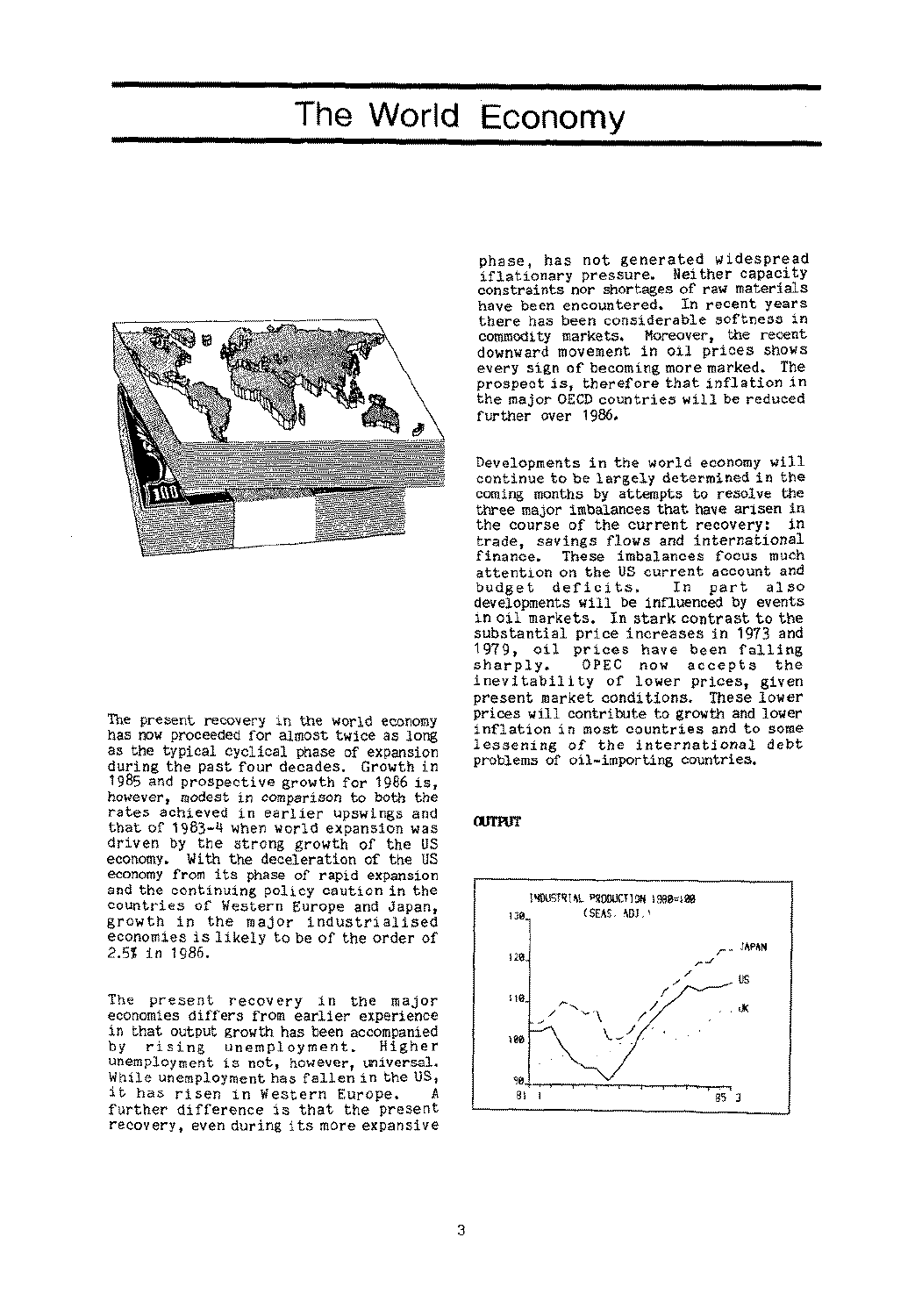As in earlier quarters of 1985, aggregate industrial growth in the OECD countries continued to be depressed in the third quarter by relatively slow US output growth. In addition, the US growth rate continued for the third successive quarter to fall some distance short of other major OECD countries. While US output grew at an annualised rate of 1.8%, Japan, West Germany and the UK enjoyed annualised growth rates of  $3.8\%$ ,  $3.4\%$  and  $5.6\%$ respectively. Only France with a negative growth rate of  $-0.35$  experienced less rapid expansion than the US. Total OECD growth recorded an annualised rate of 2.0\$.

As for earlier quarters, the US Department of Commerce revised downwards its initial "flash" growth estimate of 3.2% to a preliminary estimate of 2.4\$ for the fourth quarter of 1985. Growth for 1985 as a whole is, therefore, now estimated at 2.3%, a rate considerably below that of 6.6\$ recorded during 1984 and the Administration's original forecast for<br>1985 of 4%. While there is little While there is little prospect of returning to the rapid growth of 1984, a number of factors suggest that US growth is likely to be stronger during 1986 than in 1985. Against a background of spare capacity and low stock ratios, the decline in interest rates during 1985 and lower oil prices are likely to stimulate household and business expenditure. Recent US experience, as discussed in previous **Commentaries,** has been that increased demand has generated a lesser expansion of output since much of the increased demand has been satisfied Over the past year, however, the US dollar has depreciated substantially against other major currencies. During 1985 the US dollar fell in value by almost 15\$ against the yen and by over 10\$ against the Deutsche Mark. Thus, a higher proportion of the increased demand is likely to be reflected in output growth and some improvement in the current account balance.

The major problem facing the US Government is the budget deficit. Under the Gramm-Rudman-Hollins plan, mandatory reductions in the budget deficit will cause some depression of aggregate demand. The reductions required during 1986 are, however, relatively limited and will only partially offset the effects of expansion in the other components of demand.

For other major countries the combination

of a weaker dollar and some reduction in the budget deficit is likely to reinforce the recent waning of the stimulus to world<br>trade. The implications of any trade The implications of any trade slow-down are most serious for Japan, the principal beneficiary of the US-led expansion over 1983/85. Despite the appreciation of the yen, Japan achieved a record trade surplus of US\$46bn in 1985 of which US\$39.5bn was a surplus on trade with the US. There is a consensus view in Japan that growth will be more modest than in recent years and that exports are likely to account for little, if any, of that growth. Despite the resulting need,<br>and international pressure. for and international pressure, expansionary policy measures, the Japanese authorities remain wedded to the need for monetary and fiscal restraint. To a great extent the room for Japanese manoeuvre on domestic policy is constrained by considerations surrounding her substantial current account surplus.

Japan is already committed to attempting to reduce that surplus by increasing imports through the "import action programme" announced last year. effects of that programme on the current account surplus might well be unwound, however, were fiscal relaxation to precipitate a fall in the yen. The resulting curtailment of imports and stimulus to exports would most probably exacerbate discontent elsewhere, particularly in the United States where protectionist sentiment is aready high. There has been some switching to inere has been some swiftching by<br>infrastructural spending within the framework of a largely unchanged fiscal stance to help promote employment (see last **Commentary).** Apart from the slight cut in discount rate in January 1985, there is unlikely to be any dramatic shift in Japanese monetary and fiscal policies with the possibility of some tax cuts in a with the possibility of some tax cuts in a<br>pre-election period being the most likely, pre-election period being the most likely,<br>although probably limited, fiscal boost to domestic demand. The principal sources of domestic demand. The principal sources of demand growth will be consumer spending and the Government's public works and<br>housing programme.

West Germany also enjoyed a substantial visible trade balance in 1985 of over £20bn as a consequence of a more than 7% increase in real exports and, as in Japan, the contribution of the external sector to growth is expected to largely disappear in 1986 while, with rising real disposable income boosted by income tax cuts, consumer spending will provide the main source of growth. In addition to the tax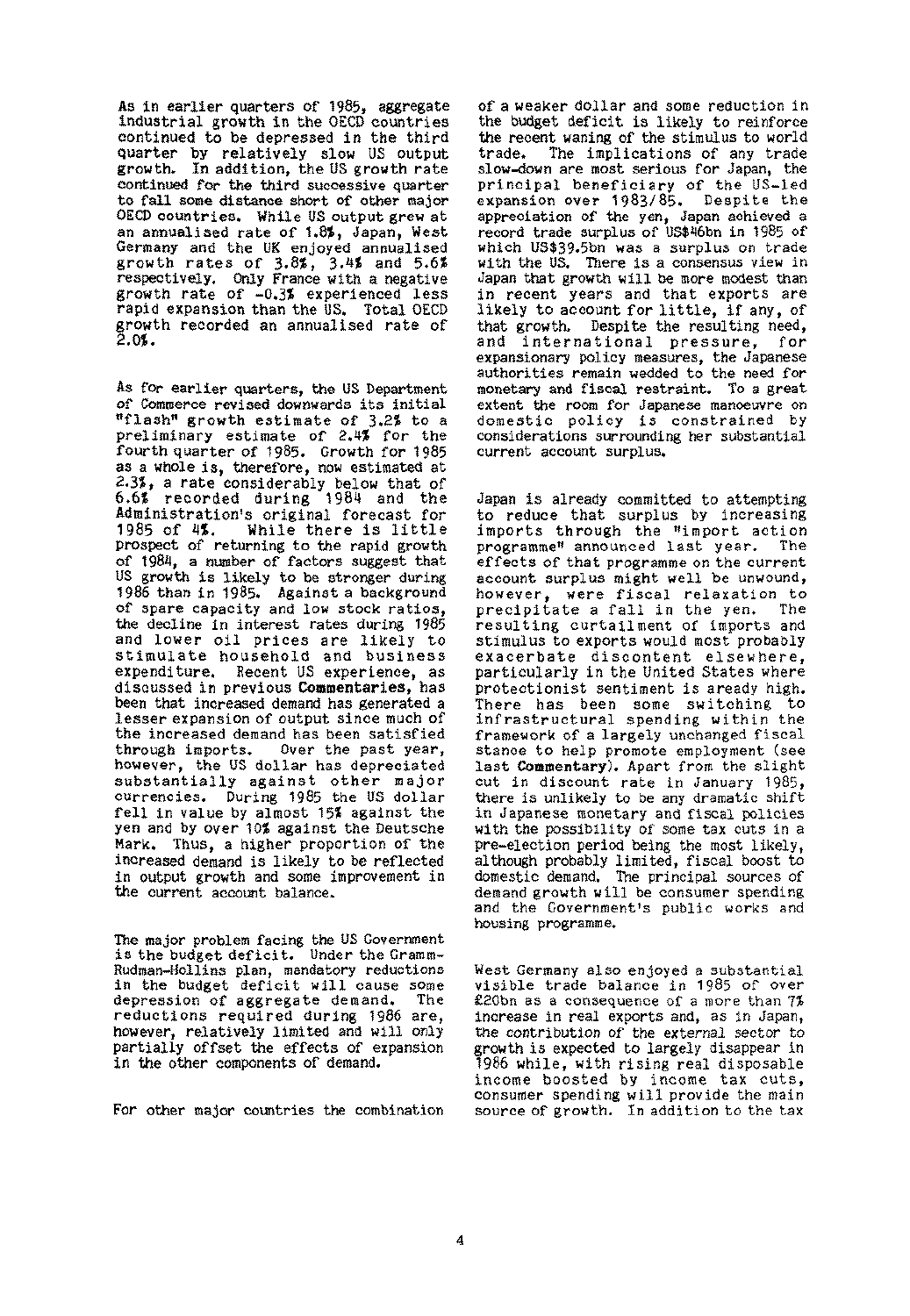cuts, fiscal policy will exert some expansionary impact through an expected 7% increase in public sector investment.

In France the export sector is likely to continue making a negative contribution to growth as a consequence of the continuing loss of competitiveness by French<br>exporters. Increases in capital Increases in capital expenditure and some recovery in investment expenditure, although both still weak, are likely to be the main factors generating growth during 1986. Having failed to contain the 1985 budget deficit of 3.25% of GDP within the target of 3% of GDP, attempts to achieve budgetary restraint remain a principal policy objective. Little shift in policy is likely before the spring elections and over 1986 French growth is expected to rise towards 1.5? as compared to the rate of around 1.0? achieved in 1985.

With little sign of any significant relaxation of policy among other major OECD countries, such as Japan and West Germany, to take up the slack in the world economy, OECD growth in 1986 is forecast to fall to around 2.5? from the estimate of almost 3.0? for 1985.

#### **LABOUR MARKETS**



After falling slightly in the second quarter of 1985, OECD unemployment remained unchanged at a standardised rate of 8.1% in the third quarter. This overall rate is the outcome of a wide diversity of experience in OECD countries. Despite the deceleration of growth between 1984 and 1985, unemployment in the US during 1985 fell below that for 1984. The average unemployment rate of 7.2? for 1985 was the lowest recorded for five years.

Third quarter falls in unemployment in Canada and the US were offset by higher unemployment elsewhere. Unemployment rose in Japan, remained unchanged in France and fell in West Germany and the UK. Despite the rise in Japanese unemployment, the Japanese rate of 2.6% remains substantially below those for the European countries. Unemployment rates in the EEC and OECD Europe were 10.8% and 11.0% respectively.

The reduction in unemployment in the US during 1985 was accounted for by increases in employment in finance, insurance and other services. Job gains in these areas more than offset job losses in manufacturing, particularly in textiles, electronics, metals and chemicals, which resulted from the earlier strength of the US dollar. Around 70% of the net employment increase represented jobs for women. Given the likely pattern of the determinants of growth during 1986 in European economies, this pattern of a shift in the balance of employment towards dependence on services is set to be increasingly evident in Europe. It is unlikely, however, that European economies will achieve falls in unemployment similar to those in the US. The continuing pursuit of tight fiscal and monetary policies suggests that unemployment is likely to continue at current levels. Labour market policies in Europe continue to be directed primarily at reducing or eliminating labour market rigidities (see November 1985 **Commentary).** 

#### **INFLATION**



Despite the durability of the present recovery in the world economy, there remains, as discussed in previous **Commentaries,** an absence of any marked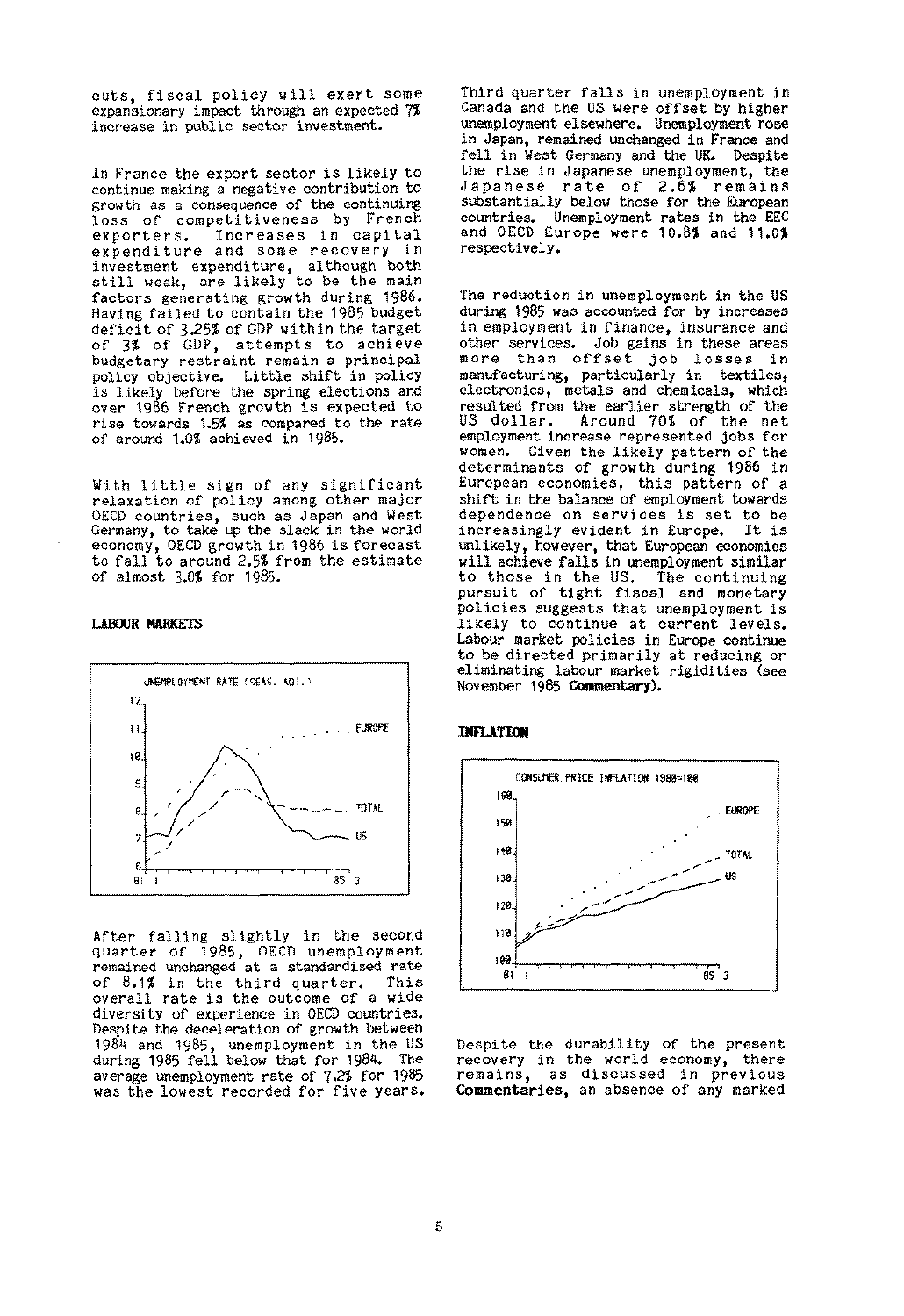inflationary pressures. With the continuing softness in oil and commodity markets and reductions in import prices of items denominated in US dollars for countries other than the US following the dollar's depreciation, the annualised rate of inflation for the OECD fell to 4.3% in the third quarter of 1985 from a rate of 4.7% in the previous quarter.

As in earlier quarters, the average for the OECD area embraces considerable differences in inflation rates both between North America and European countries and among European countries. Although the annualised rate for North America rose from 2.1% to 3.3% between the second aod third quarters, the latter rate remains well below the third quarter averages for OECD Europe and the EEC of 6.1% and 4.9%. Within Europe inflation rates fell from 2.3% to 1.8% for West Germany, from 6.1% to 4.9% for France and from 6.9% to 5.4% for the UK. Of these three major European countries only West Germany achieved a lower annual rate than the 3.2% recorded for the US. Moreover, the European average is boosted by continuing high inflation rates in a number of smaller countries. Portugal, Greece, Iceland and Turkey, for example, orecoe, iceiand and furkey, for example,<br>recorded third cuarter rates of 15.9% 20.1%, 20.1%, 20.1%, 20.1%, 20.1%, 20.1%, 20.1%<br>20.1% respectively. With the spectrum of the Castle cu.ib, ji.ib and ac.ax respectively. With<br>the yen's appreciation reinforcing the the yen's appreciation reinforcing the<br>effects on import costs of weak oil and errects on import costs of weak oil and<br>examination weight inflation rate commodity prices, Japan's inflation rate<br>foll to 1.8% from 2.4% in the second rell to 1.0» from 2.4» in the second<br>cuanter and namains lower than in any quarter and remain<br>.they.oECD.countwy.

The rise in the US inflation rate reflects a number of factors. Dollar appreciation has raised non-oil commodity prices. Prices of imported manufactures are also rising. While, like other exporters to the US, Japanese companies could absorb the effects of dollar depreciation in lower profit margins, they have raised prices to quell American discontent that voluntary restraints on sales to the US are being ignored and to try to avert the possibility that import quotas may be introduced. A further influence is the upward effect tightening labour market conditions, in conjunction with slowing productivity, is exerting on unit labour costs. In the coming months the most important of these influences on inflation is likely to be depreciation of the dollar and inflation is forecast to rise to 4.5% this year, thus reversing the beneficial effect over the past three years on US. ciject over the past three years on us<br>inflation of a strong dollar (see previous **Commentaries).** 

In Europe governments remain committed to inflation control through forms of monetary control. As elections come nearer in a number of European countries, commentators increasingly focus attention on signs of an electorally attractive easing of fiscal policy, particularly in the UK and West Germany. Overall, however, the picture is one of a continuing cautious approach to policy. Weak commodity prices, the strength of European currencies against the dollar and, with the notable exception of the UK, moderate growth of unit labour costs are contributing to the control of inflation. Continuing moderation of European inflation and some rise in the US rate will contribute to further narrowing of differentials this year.

## **PROGNOSIS**

Explicit recognition of the end of the period of benign neglect towards the US dollar came at the September 1985 meeting of the Group of Five. In the following months the dollar has depreciated against most other major currencies and the US current account deficit looks set to peak in mid-1986 and to moderate thereafter. The dollar's depreciation has been attributable only in very small part to exchange market intervention by the US authorities which has been limited in scope. Rather the reason lies primarily in the maintenance of interest rates at around the same levels as prevailed late last summer.

The combination of a depreciating dollar and no upward adjustment of interest rates provides a stimulus to US economic activity. The strength and durability of that stimulus is critically dependent, however, on developments in the US budget deficit following the Gramm-Rudman-Hollins Act. Unless reductions of the scale envisaged by Gramm-Rudman-Hollins are made in the US budget deficit, the danger remains of a "crash-landing" for the dollar with its associated adjustment problems including the need for higher interest rates. The Gramm-Rudman-Hollins Act provides a timetable for phased reductions in the deficit designed to achieve balance by 1991. Certain sensitive expenditures such as Medicaid and some forms of aid to families are completely exempt while others such as